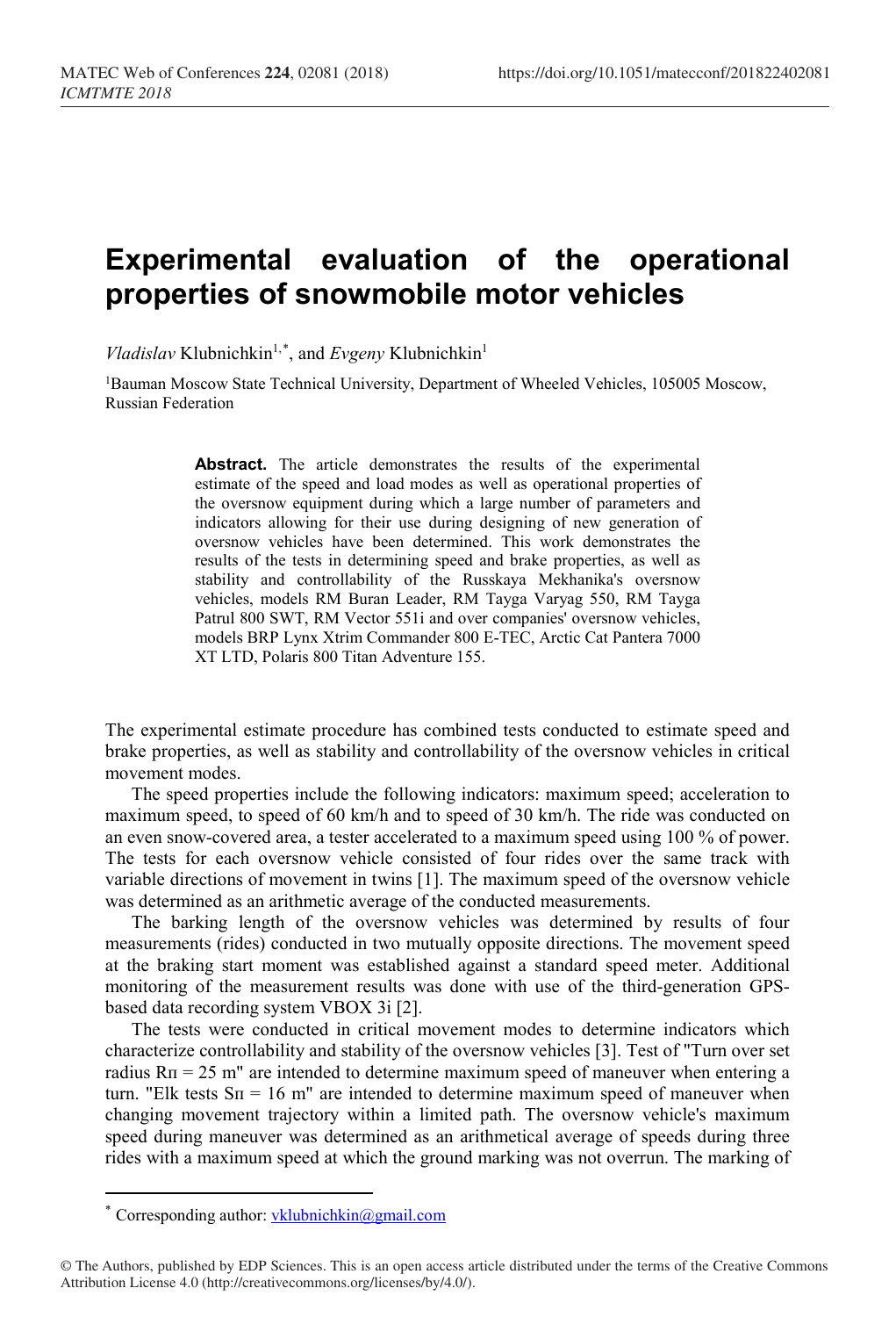the sites for Tests of turn over set radius  $R\pi = 25$  m and Elk tests  $S\pi = 16$  m was done in accordance with the diagrams given in the article [4].

The items under test included the Russkaya Mekhanika's oversnow vehicles, models RM Buran Leader, RM Tayga Varyag 550, RM Tayga Patrul 800 SWT, RM Vector 551i and over companies' oversnow vehicles, models BRP Lynx Xtrim Commander 800 E-TEC, Arctic Cat Pantera 7000 XT LTD, Polaris 800 Titan Adventure 155 which characteristics are given in Table 1.

|                                                                     | RM Tayga<br>Patrul 800<br><b>SWT</b> | <b>RM</b><br>Buran<br>Leader           | RM Tayga<br>Varyag<br>550 | <b>RM</b><br>Vector<br>551i | <b>BRP Lynx</b><br>Xtrim<br>Command<br>er 800 E- | Arctic Cat<br>Pantera<br>7000 XT<br><b>LTD</b>       | Polaris<br>800<br>Titan<br>Adventu       |
|---------------------------------------------------------------------|--------------------------------------|----------------------------------------|---------------------------|-----------------------------|--------------------------------------------------|------------------------------------------------------|------------------------------------------|
|                                                                     |                                      |                                        |                           |                             | <b>TEC</b>                                       |                                                      | re 155                                   |
| Engine                                                              |                                      |                                        |                           |                             |                                                  |                                                      |                                          |
| Engine cc<br>/Cylinders                                             | 800/2                                | $\frac{1}{635}$ / 2                    | 553/2                     | 553/2                       | 799.5/2                                          | 1049/3                                               | 795/2                                    |
| Power, h.p.                                                         | 60                                   | 34                                     | 55                        | 67                          | 164                                              | 127                                                  | 154                                      |
| <b>Chassis</b>                                                      |                                      |                                        |                           |                             |                                                  |                                                      |                                          |
| Transmissio<br>$\mathbf n$                                          | <b>CVT</b>                           | <b>CVT</b>                             | <b>CVT</b>                | <b>CVT</b>                  | <b>CVT</b>                                       | <b>CVT</b>                                           | <b>CVT</b>                               |
| Brake gear                                                          | Hydraulic,<br>disc                   | Mechani<br>cal, disc                   | Hydraulic,<br>disc        | Hydraulic,<br>disc          | Hydraulic,<br>disc                               | Hydraulic,<br>disc                                   | Hydraul<br>ic, disc                      |
| <b>Suspension</b>                                                   |                                      |                                        |                           |                             |                                                  |                                                      |                                          |
| Type of<br>front<br>suspension                                      | telescopic                           | elliptic<br>spring                     | telescopic                | levered                     | A-LFS<br>with A-<br>levers                       | Arctic<br>Race with<br>gas shock<br>absorbers        | <b>AXYS®</b><br>Front<br>Suspens<br>ion  |
| Type of<br>rear<br>suspension                                       | slide                                | indepen<br>dent,<br>spring-<br>balance | slide                     | slide                       | PPS-<br>5900-A                                   | XTRA-<br><b>ACTION</b><br>with<br>torsion<br>springs | Titan<br>with<br>hinged<br>extensio<br>n |
| Track,<br>$L \times W \times H$ ,<br>mm                             | 3968x<br>600x 30                     | 2x<br>2878x<br>380x<br>17.5            | 3968x<br>508x 35          | 3968x<br>500x 30            | 3923x<br>500x 44                                 | 3912x<br>508x 35                                     | 3937x<br>508x<br>45.7                    |
| <b>Dimension</b><br>S                                               |                                      |                                        |                           |                             |                                                  |                                                      |                                          |
| Oversnow<br>vehicle<br>dimensions,<br>$L \times W \times H$ ,<br>mm | 2990x<br>1130x<br>1400               | 2700x<br>910x<br>1335                  | 2990x<br>1050x<br>1380    | 3250x<br>1270x<br>1425      | 3230x<br>996x 1230                               | 3378x<br>1270x<br>1473                               | 3280x<br>1220x<br>1450                   |
| $Dry*$<br>weight, kg                                                | 350                                  | 285                                    | 285                       | 320                         | 318                                              | 285                                                  | 298                                      |

**Table 1.** Oversnow vehicle main characteristics

Brought to the tests were samples of the weight including weight of a sample ready for normal operation, filled with fuel and other service fluids, with tools, test-driver's weight of 80 kg and a weight of measurement equipment.

Purpose of the tests:

-experimentally determine speed and brake properties as well as indicators which characterize stability and controllability of the oversnow equipment.

The comparability tests were conducted in Rybinsk, Yaroslavl oblast, Russia at the horizontal terrain sections with the maximum slope of 1%. The terrain was covered with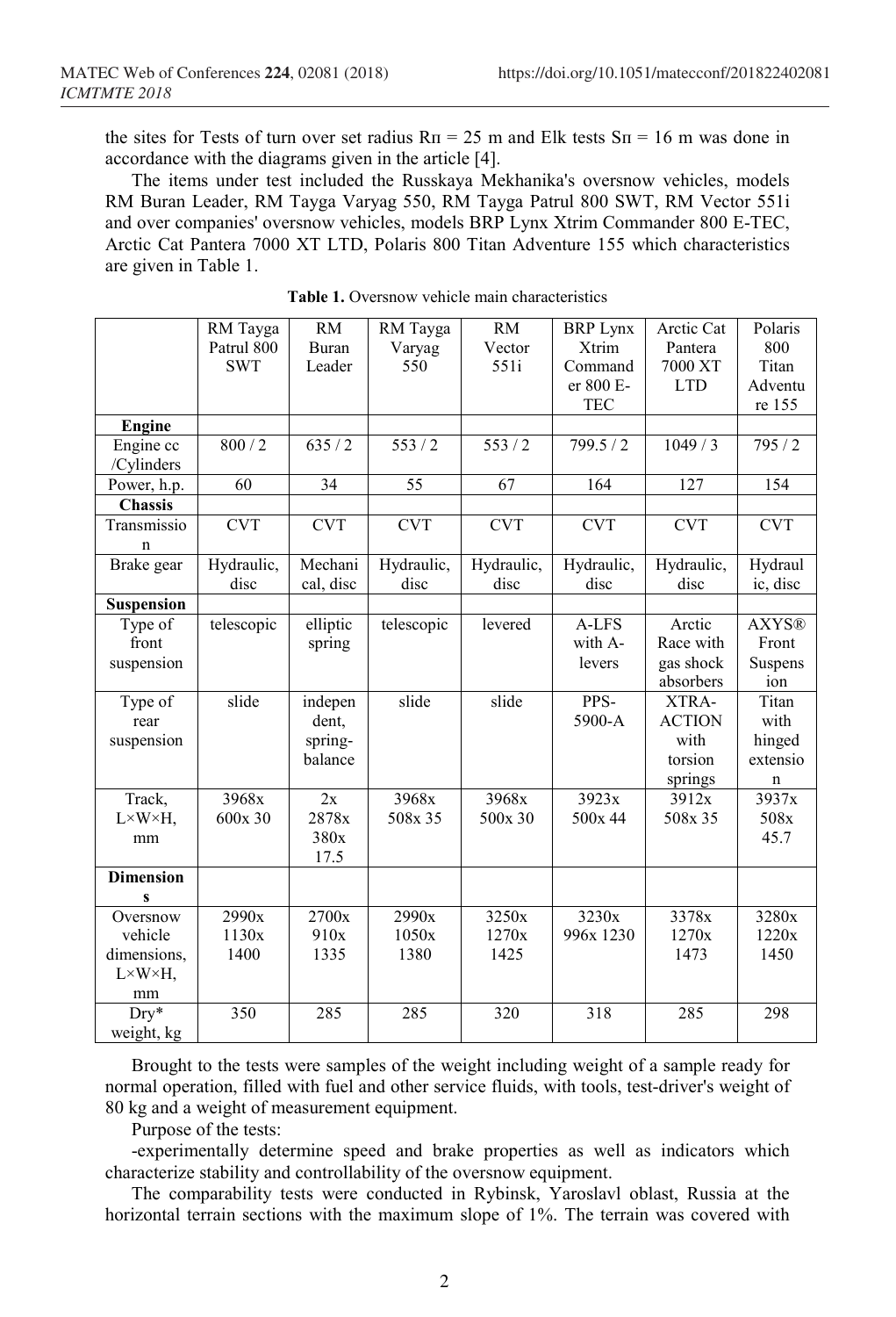loose snow 12-15 cm deep, the snow was uniform along the entire depth, with a temperature of minus 6 °С [5].

The tests were conducted in dry windless weather at an ambient temperature of minus 6 ºС, atmospheric pressure of 748 mm Hg and air relative humidity of 86 %.

A measurement system Racelogic with software VBOXTools was used during the comparability tests. This system with software makes it possible to record and store data on oversnow vehicle' speeds, accelerations, travel, movement trajectory, etc. Software VBOXTools is based on data processing core ReportGenerator with references to the graphic imaging tools, mapping tools and VBOX setting tools.

The results of tractional dynamic measurements for the oversnow vehicles, models RM Buran Leader, RM Tayga Varyag 550, RM Tayga Patrul 800 SWT, RM Vector 551i and oversnow vehicles BRP Lynx Xtrim Commander 800 E-TEC, Arctic Cat Pantera 7000 XT LTD, Polaris 800 Titan Adventure 155 are given in Table 2.

| <b>Oversnow vehicle</b>                                 | <b>Parameters</b>      |                                      |            |               |                                                           |            |               |
|---------------------------------------------------------|------------------------|--------------------------------------|------------|---------------|-----------------------------------------------------------|------------|---------------|
| model                                                   | Maximum speed,<br>km/h | <b>Time</b><br>of acceleration to, s |            |               | Path of acceleration from<br>rest to speed building-up, m |            |               |
|                                                         |                        | 30<br>km/h                           | 60<br>km/h | Max.<br>speed | 30<br>km/h                                                | 60<br>km/h | Max.<br>speed |
| RM Buran Leader                                         | 61.42                  | 2.59                                 | 11.74      | 14.27         | 10.53                                                     | 139.5      | 182.92        |
| RM Tayga Varyag<br>550                                  | 81.45                  | 1.95                                 | 4.86       | 12            | 8.66                                                      | 53.7       | 206.5         |
| RM Tayga Patrul<br>800 SWT                              | 82.08                  | 2.07                                 | 5.66       | 14.01         | 8.84                                                      | 55.87      | 226.62        |
| RM Vector 551i                                          | 81.48                  | 1.93                                 | 4.79       | 12.46         | 6.92                                                      | 43.04      | 195.28        |
| <b>BRP Lynx Xtrim</b><br>Commander 800 E-<br><b>TEC</b> | 104.04                 | 1.52                                 | 3.49       | 8.6           | 6.08                                                      | 31.81      | 155.05        |
| Arctic Cat Pantera<br>7000 XT LTD                       | 102.43                 | 1.61                                 | 3.74       | 11.11         | 6.62                                                      | 34.04      | 215.11        |
| Polaris 800 Titan<br>Adventure 155                      | 106.42                 | 1.84                                 | 4.3        | 10.63         | 6.9                                                       | 36.8       | 191.4         |

**Table 2.** Oversnow vehicle tractional dynamic measurement results

The results of braking dynamic measurements for the oversnow vehicles, models RM Buran Leader, RM Tayga Varyag 550, RM Tayga Patrul 800 SWT, RM Vector 551i and oversnow vehicles BRP Lynx Xtrim Commander 800 E-TEC, Arctic Cat Pantera 7000 XT LTD, Polaris 800 Titan Adventure 155 are given in Table 3.

**Table 3.** Oversnow vehicle braking dynamic measurement results

| <b>Oversnow vehicle model</b> | <b>Parameters</b> |                   |                                       |                   |                   |            |
|-------------------------------|-------------------|-------------------|---------------------------------------|-------------------|-------------------|------------|
|                               | Time of braking   |                   | Braking path at braking from speed, m |                   |                   |            |
|                               |                   | from speed, s     |                                       |                   |                   |            |
|                               | $30 \text{ km/h}$ | $60 \text{ km/h}$ | Max.                                  | $30 \text{ km/h}$ | $60 \text{ km/h}$ | Max. speed |
|                               |                   |                   | speed                                 |                   |                   |            |
| RM Buran Leader               | 2.1               | 3.94              | 4.02                                  | 8.36              | 30.92             | 33.49      |
| RM Tayga Varyag 550           | 2.2               | 4.61              | 6.18                                  | 8.93              | 38.4              | 68.44      |
| RM Tayga Patrul 800           | 2.68              | 5.05              | 6.58                                  | 11.37             | 40.98             | 71.15      |
| <b>SWT</b>                    |                   |                   |                                       |                   |                   |            |
| RM Vector 551i                | 2.54              | 4.52              | 5.72                                  | 10.52             | 34.99             | 58.22      |
| <b>BRP Lynx Xtrim</b>         | 1.96              | 3.77              | 5.75                                  | 8.24              | 30.72             | 74.97      |
| Commander 800 E-TEC           |                   |                   |                                       |                   |                   |            |
| Arctic Cat Pantera 7000       | 2.38              | 4.18              | 6.21                                  | 9.52              | 31.52             | 76.78      |
| XT LTD                        |                   |                   |                                       |                   |                   |            |
| Polaris 800 Titan             | 2.03              | 3.66              | 5.86                                  | 8.64              | 28.4              | 76.41      |
| Adventure 155                 |                   |                   |                                       |                   |                   |            |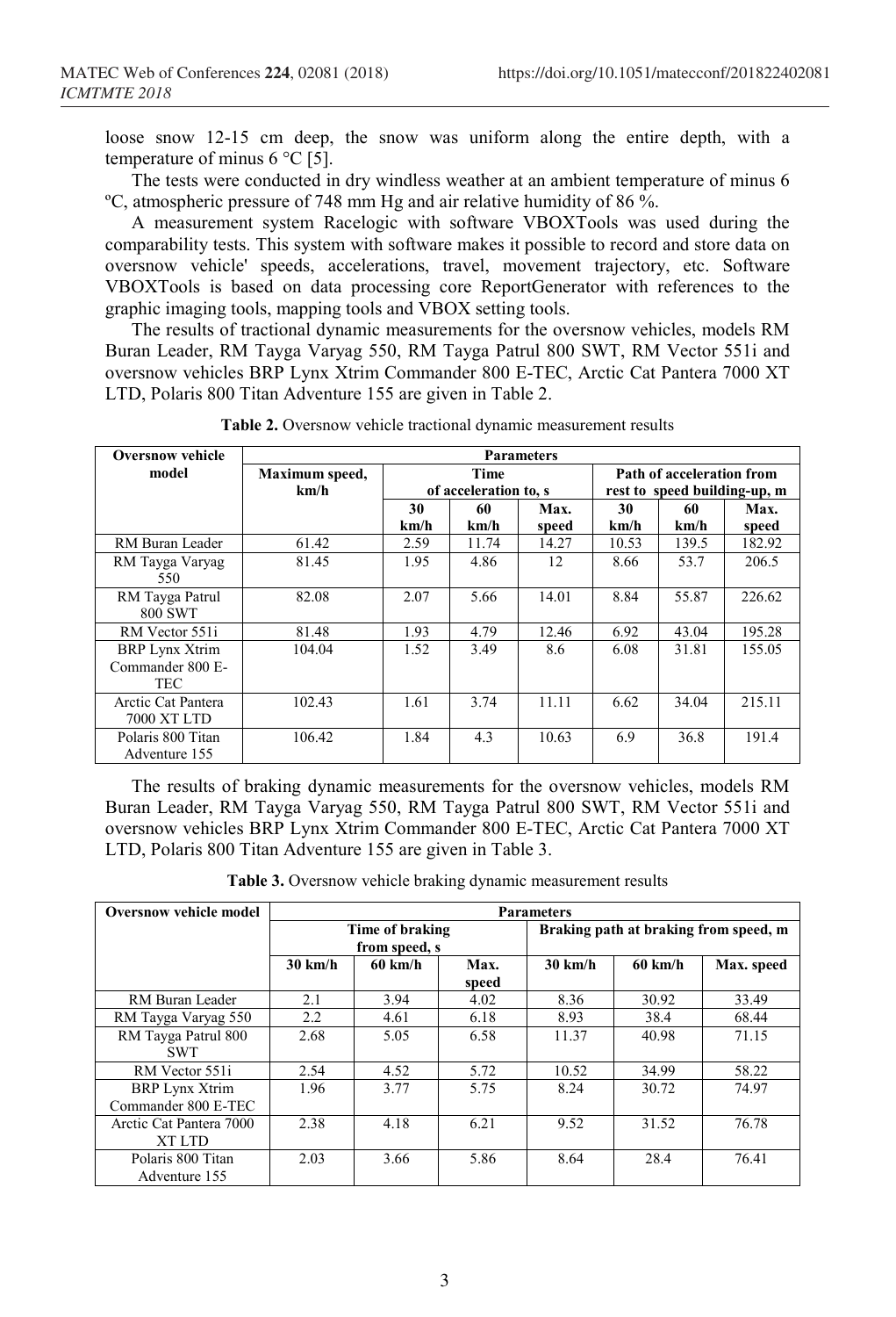Two maneuvers, namely a test of turn over set radius  $R_{\text{II}} = 25$  m and an Elk test were conducted to determine indicators characterizing controllability and stability of the oversnow vehicles. The maximum speed of the oversnow vehicles at entry into, recovery from and during the maneuver was measured while conducting the test of turn over set radius  $R_{\Pi} = 25$  m.

The results of the oversnow vehicle speed measurement during the "test of turn over set radius" maneuver are presented in Table 4.

**Table 4.** Results of the oversnow vehicle speed measurement during the "test of turn over set radius  $R_{\Pi}$  = 25 m" maneuver

| <b>Oversnow vehicle model</b>   | Maximum speed at sections of the Turn maneuver, km/h |                 |             |  |  |
|---------------------------------|------------------------------------------------------|-----------------|-------------|--|--|
|                                 | At entry                                             | In mid-maneuver | At recovery |  |  |
| RM Buran Leader                 | 41.76                                                | 29.52           | 36.53       |  |  |
| RM Tayga Varyag 550             | 41                                                   | 31.4            | 41.17       |  |  |
| RM Tayga Patrul 800 SWT         | 36.7                                                 | 35.4            | 30.14       |  |  |
| RM Vector 551i                  | 40                                                   | 29.2            | 32.3        |  |  |
| BRP Lynx Xtrim Commander        | 42.9                                                 | 23.8            | 34.8        |  |  |
| 800 E-TEC                       |                                                      |                 |             |  |  |
| Arctic Cat Pantera 7000 XT LTD  | 40                                                   | 25.4            | 34          |  |  |
| Polaris 800 Titan Adventure 155 | 41.8                                                 | 29.5            | 34.6        |  |  |

Maximum speed of the oversnow vehicles at entry into and recovery from the maneuver during the Elk test maneuver.

Results of speed measurements for the domestic and foreign oversnow vehicles during the Elk test maneuver are presented in Table 5.

**Table 5.** Results of speed measurements for the domestic and foreign oversnow vehicles during the Elk test maneuver

| <b>Oversnow vehicle model</b>      | Maximum speed at sections of the Elk test<br>maneuver, km/h |             |
|------------------------------------|-------------------------------------------------------------|-------------|
|                                    | At entry                                                    | At recovery |
| RM Buran Leader                    | 53.4                                                        | 48.7        |
| RM Tayga Varyag 550                | 68.1                                                        | 64.65       |
| RM Tayga Patrul 800 SWT            | 68.16                                                       | 68.03       |
| RM Vector 551i                     | 69.9                                                        | 67.3        |
| BRP Lynx Xtrim Commander 800 E-TEC | 66.1                                                        | 64.8        |
| Arctic Cat Pantera 7000 XT LTD     | 80.1                                                        | 76.2        |
| Polaris 800 Titan Adventure 155    | 76.3                                                        | 73          |

## **Outcome**

Acceleration of RM Buran Leader vehicle to speed of 30 km/h was 2.59 s, distance covered - 10.53 m. Acceleration of RM Tayga Varyag 550 vehicle to speed of 30 km/h was 1.95 s, covered distance - 8.66 m. Acceleration of RM Tayga Patrul 800 SWT vehicle to speed of 30 km/h was 2.07 s, distance covered - 8.84 m. Acceleration of RM Vector 551i vehicle to speed of 30 km/h was 1.93 s, distance covered - 6.92 m. Acceleration of BRP Lynx Xtrim Commander 800 E-TEC vehicle to speed of 30 km/h was 1.52 s, distance covered - 6.08 m. Acceleration of Arctic Cat Pantera 7000 XT LTD vehicle to speed of 30 km/h was 1.61 s, distance covered - 6.62 m. Acceleration of Polaris 800 Titan Adventure 155 vehicle to speed of 30 km/h was 1.84 s, distance covered - 6.9 m.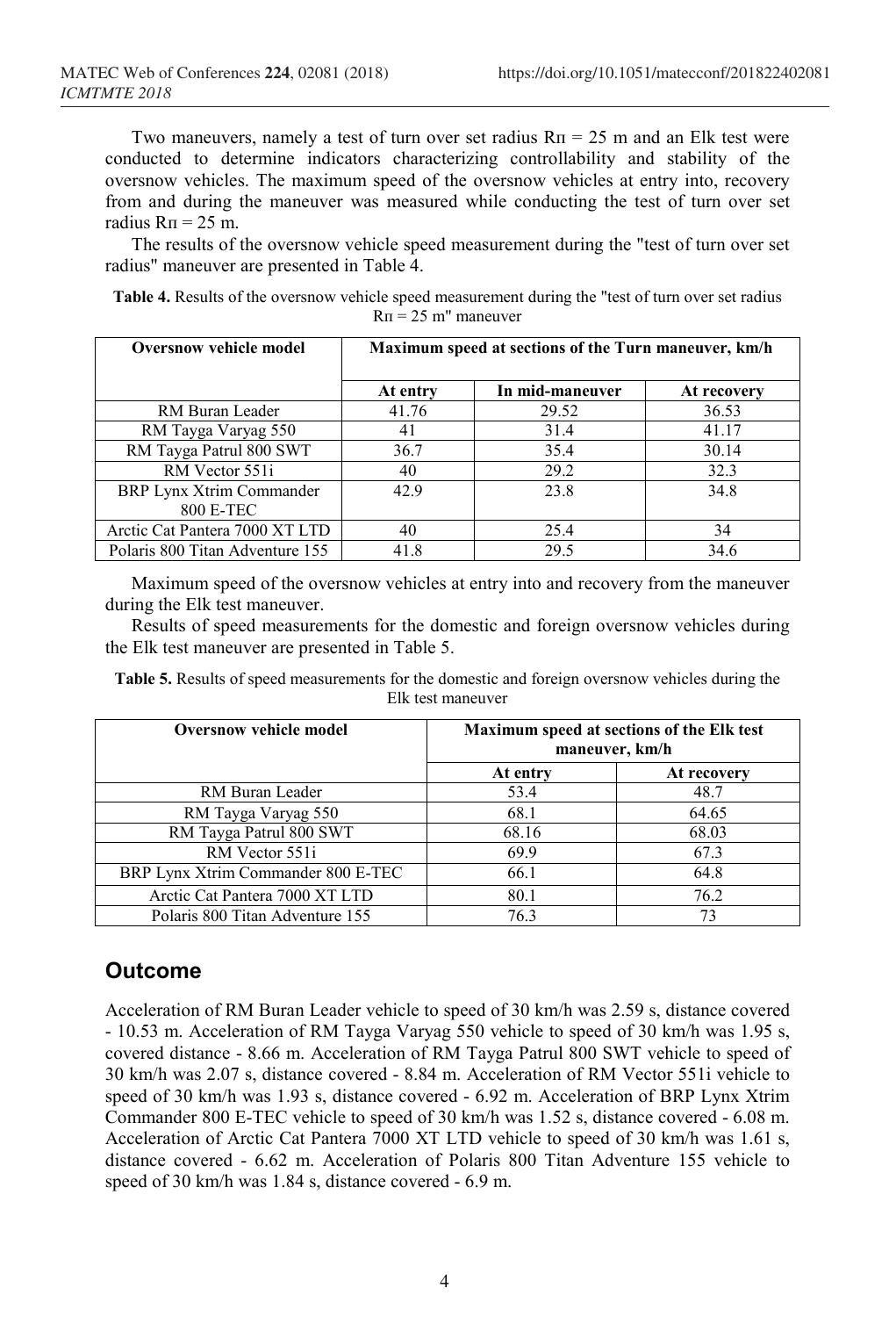Acceleration of RM Buran Leader vehicle to speed of 60 km/h was 11.74 s, distance covered - 139.5 m. Acceleration of RM Tayga Varyag 550 vehicle to speed of 60 km/h was 4.86 s, covered distance - 53.7 m. Acceleration of RM Tayga Patrul 800 SWT vehicle to speed of 60 km/h was 5.66 s, distance covered - 55.87 m. Acceleration of RM Vector 551i vehicle to speed of 60 km/h was 4.79 s, distance covered - 43.04 m. Acceleration of BRP Lynx Xtrim Commander 800 E-TEC vehicle to speed of 60 km/h was 3.49 s, distance covered - 31.81 m. Acceleration of Arctic Cat Pantera 7000 XT LTD vehicle to speed of 60 km/h was 3.74 s, distance covered - 34.04 m. Acceleration of Polaris 800 Titan Adventure 155 vehicle to speed of 60 km/h was 4.3 s, distance covered - 36.8 m.

Acceleration of RM Buran Leader vehicle to a maximum speed of 61.42 km/h was 14.27 s, distance covered - 182.92 m. Acceleration of RM Tayga Varyag 550 vehicle to a maximum speed of 81.45 km/h was 12 s, covered distance - 206.5 m. Acceleration of RM Tayga Patrul 800 SWT vehicle to a maximum speed of 82.08 km/h was 14.01 s, distance covered - 226.62 m. Acceleration of RM Vector 551i vehicle to a maximum speed of 81.48 km/h was 12.46 s, distance covered - 195.28 m. Acceleration of BRP Lynx Xtrim Commander 800 E-TEC vehicle to a maximum speed of 104.04 km/h was 8.6 s, distance covered - 155.05 m. Acceleration of Arctic Cat Pantera 7000 XT LTD vehicle to a maximum speed of 102.43 km/h was 11.11 s, distance covered - 215.11 m. Acceleration of Polaris 800 Titan Adventure 155 vehicle to a maximum speed of 106.42 km/h was 10.63 s, distance covered - 191.4 m.

Braking of RM Buran Leader vehicle from initial speed of 30 km/h to a full stop was 2.1 s, braking path - 8.36 m. Braking of RM Tayga Varyag 550 vehicle from initial speed of 30 km/h to a full stop was 2.2 s, braking path - 8.93 m. Braking of RM Tayga Patrul 800 SWT vehicle from initial speed of 30 km/h to a full stop was 2.68 s, braking path - 11.37 m. Braking of RM Vector 551i vehicle from initial speed of 30 km/h to a full stop was 2.54 s, braking path - 10.52 m. Braking of BRP Lynx Xtrim Commander 800 E-TEC vehicle from initial speed of 30 km/h to a full stop was 1.96 s, braking path - 8.24 m. Braking of Arctic Cat Pantera 7000 XT LTD vehicle from initial speed of 30 km/h to a full stop was 2.38 s, braking path - 9.52 m. Braking of Polaris 800 Titan Adventure 155 vehicle from initial speed of 30 km/h to a full stop was 2.03 s, braking path - 8.64 m.

Braking of RM Buran Leader vehicle from initial speed of 60 km/h to a full stop was 3.94 s, braking path - 30.92 m. Braking of RM Tayga Varyag 550 vehicle from initial speed of 60 km/h to a full stop was 4.61 s, braking path - 38.4 m. Braking of RM Tayga Patrul 800 SWT vehicle from initial speed of 60 km/h to a full stop was 5.05 s, braking path - 40.98 m. Braking of RM Vector 551i vehicle from initial speed of 60 km/h to a full stop was 4.52 s, braking path - 34.99 m. Braking of BRP Lynx Xtrim Commander 800 E-TEC vehicle from initial speed of 60 km/h to a full stop was 3.77 s, braking path - 30.72 m. Braking of Arctic Cat Pantera 7000 XT LTD vehicle from initial speed of 60 km/h to a full stop was 4.18 s, braking path - 31.52 m. Braking of Polaris 800 Titan Adventure 155 vehicle from initial speed of 60 km/h to a full stop was 3.66 s, braking path - 28.4 m.

Braking of RM Buran Leader vehicle from maximum initial speed of 61.42 km/h to a full stop was 4.02 s, braking path - 33.49 m. Braking of RM Tayga Varyag 550 vehicle from maximum initial speed of 81.45 km/h to a full stop was 6.18 s, braking path - 68.44 m. Braking of RM Tayga Patrul 800 SWT vehicle from maximum initial speed of 82.08 km/h to a full stop was 6.58 s, braking path - 71.15 m. Braking of RM Vector 551i vehicle from maximum initial speed of 81.48 km/h to a full stop was 5.72 s, braking path - 58.22 m. Braking of BRP Lynx Xtrim Commander 800 E-TEC vehicle from maximum initial speed of 104.04 km/h to a full stop was 5.75 s, braking path - 74.97 m. Braking of Arctic Cat Pantera 7000 XT LTD vehicle from maximum initial speed of 102.43 km/h to a full stop was 6.21 s, braking path - 76.78 m. Braking of Polaris 800 Titan Adventure 155